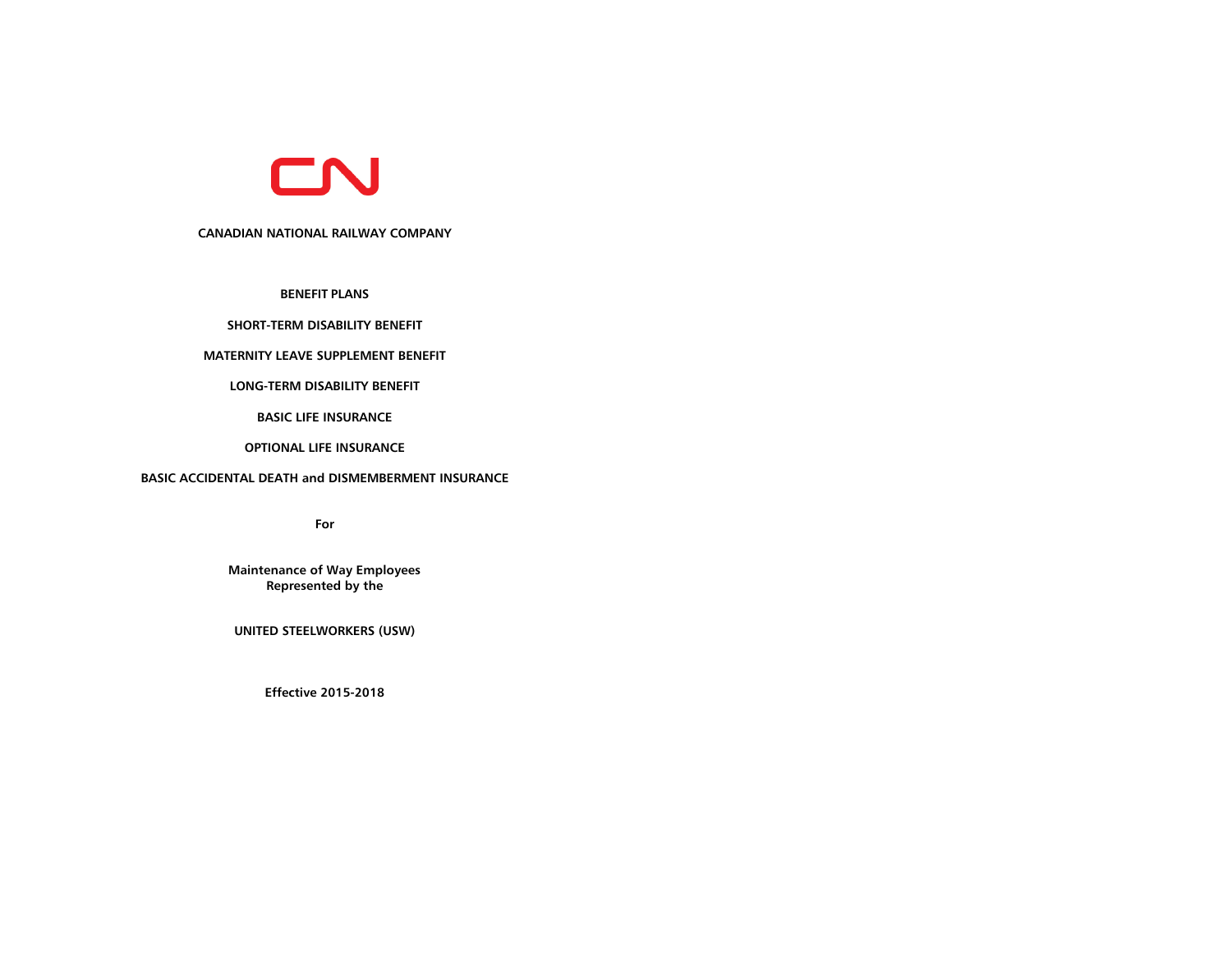## **FOREWORD**

This booklet explains the benefits available to you under the Benefit Plan for Employees Represented by the United Steelworkers (USW) in Canada, put in place as the result of negotiations between CN and your labour union.

The Plan provides for:

- Short-term disability benefits in the event you become wholly and continuously disabled
- Short-term disability benefits to supplement your Employment Insurance Sickness Benefits, your Employment Insurance Maternity Benefits
- Basic life insurance (including a provision for accidental death)
- Optional life insurance
- Basic accidental death & dismemberment insurance

The cost of the Plan is currently paid by the Company (except for Optional Life Insurance). Short-Term Disability, Basic and Optional Life insurance benefits are administered by Great-West Life. Basic Accidental Death and Dismemberment Insurance is administered by AIG Assurance Company.

What follows is a summary of the main features of the Plan. While every effort has been made to ensure that this booklet is accurate, the official insurance contracts or collective agreements are the governing documents. This Plan is also intended to comply with all federal and provincial laws. In the event of any conflict, the terms of any applicable laws will govern.

# **Please read this booklet carefully and keep it for reference.**

Please address any enquiry for further information about this Benefit Plan to the Payroll Benefits group at 1-800-363-6060 and select the appropriate options to reach Benefits and Pension Administration.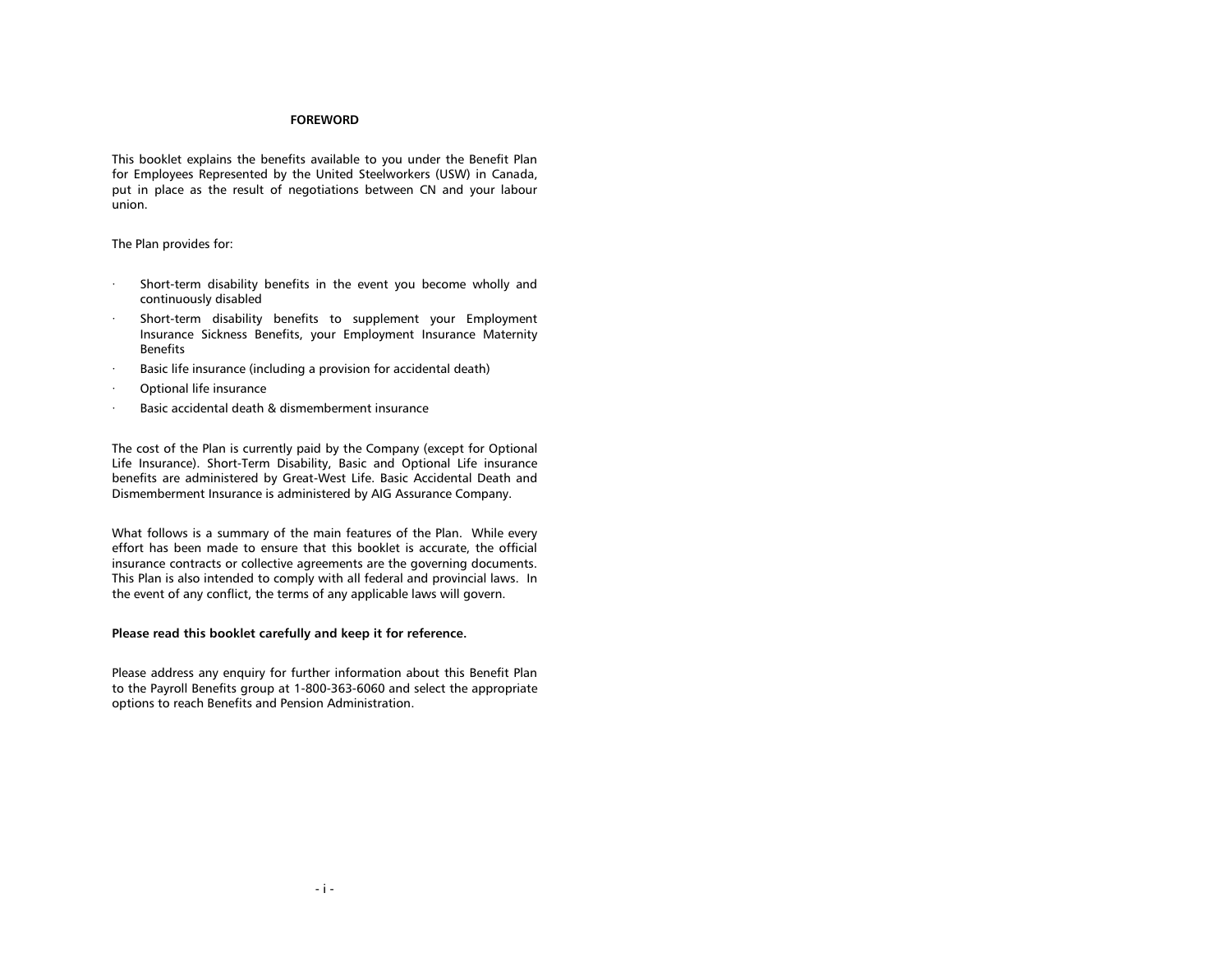# **TABLE OF CONTENTS**

| Benefits - Program of Rehabilitation for Alcohol and Drug Abuse 7 |
|-------------------------------------------------------------------|
|                                                                   |
|                                                                   |
|                                                                   |
|                                                                   |
|                                                                   |
|                                                                   |
|                                                                   |
|                                                                   |
|                                                                   |
|                                                                   |
|                                                                   |
|                                                                   |
|                                                                   |
|                                                                   |
|                                                                   |
|                                                                   |
|                                                                   |
| OPTIONAL LIFE AND BASIC ACCIDENTAL DEATH & DISMEMBERMENT          |
| SIGNATORY RAILWAY AND SIGNATORY UNION  14                         |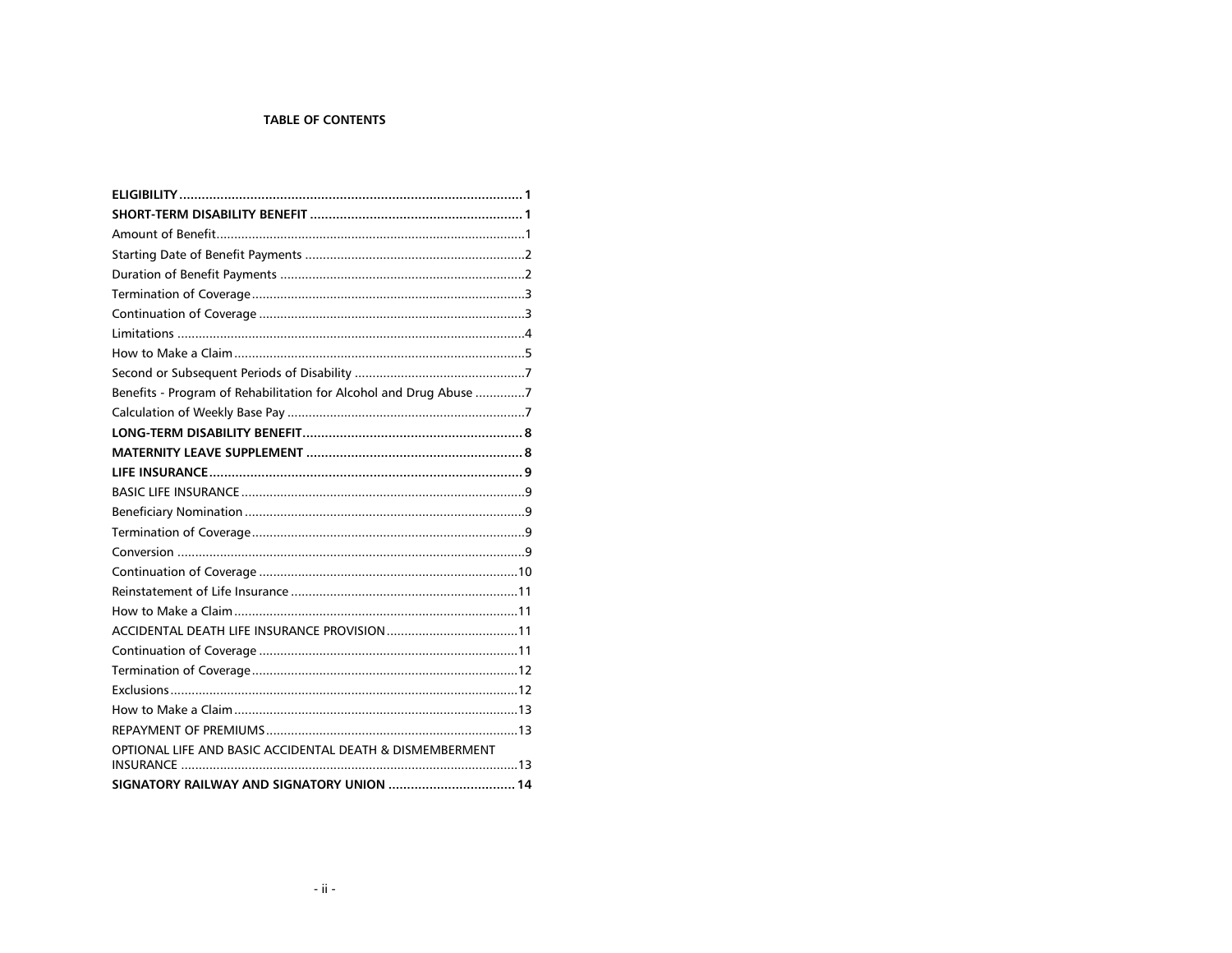### **ELIGIBILITY**

<span id="page-3-0"></span>You are eligible to participate in the **Benefit Plan for Employees Represented by a Bargaining Agent in Canada** if you render compensated service under one or more of the non-operating Collective Agreements specified in the Master Agreements or Memoranda of Agreement or if you are a member of a bargaining unit which has been admitted to coverage under the Plan.

As a **new employee**, you are covered on the first day of the month following your completion of 60 days of employment relationship with CN. If you are not actively at work on that day for a reason other than that it is a general holiday or an assigned rest day, your coverage will become effective on the day you return to active full-time work. If you are absent on the scheduled effective date because it is a general holiday or an assigned rest day, your coverage will begin on that day.

**Coverage continues** from the first day of each month provided you rendered compensated service in the preceding month.

<span id="page-3-1"></span>No enrolment is required.

#### **SHORT-TERM DISABILITY BENEFIT**

Short-Term Disability benefit is compensation you receive for loss of wages because of non-occupational accident, injury or illness **for which you are wholly and continuously disabled and have been seen and are being treated by a licensed medical doctor**.

#### <span id="page-3-2"></span>**Amount of Benefit**

If you currently become disabled, the maximum short-term disability benefit payable is:

| Amount of your weekly<br>base pay | <b>Amount of Short-Term Disability</b><br><b>Benefit</b>                                                                                                                         |
|-----------------------------------|----------------------------------------------------------------------------------------------------------------------------------------------------------------------------------|
| \$120.01 or more                  | Effective February 1, 2015, 70% of your<br>weekly base pay up to a maximum of<br>\$690 (*) or up to the Employment<br>Insurance maximum weekly payment,<br>whichever is greater. |
| \$120 or less                     | \$80 or 75% of weekly base<br>pay,<br>whichever is less.                                                                                                                         |

(\*) This amount will increase to \$700 on January 1, 2016, \$710 on January 1, 2017, and \$720 as of January 1, 2018.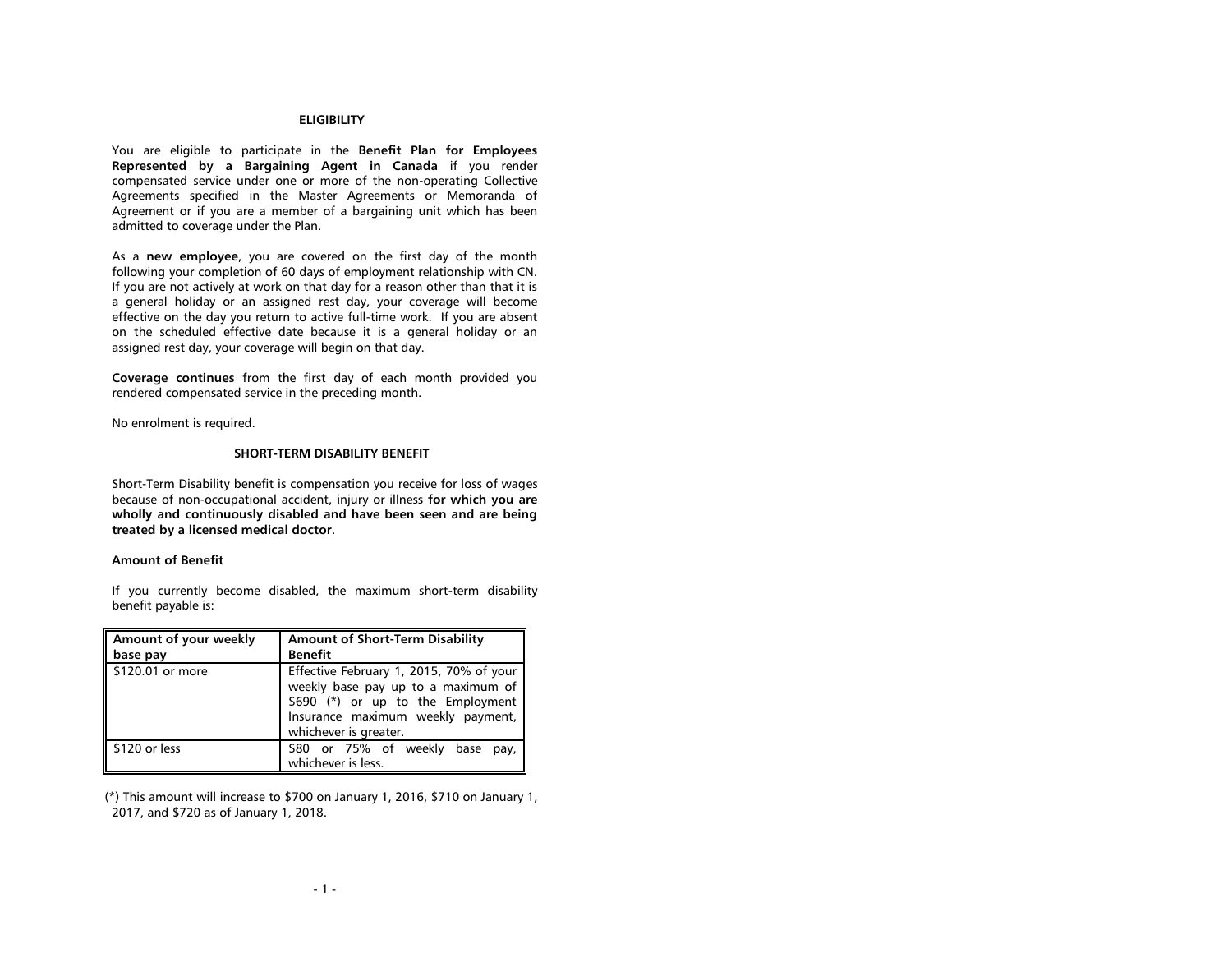Short-Term Disability Benefits are taxable income. For each day that you are entitled to these benefits, you will receive one-seventh of the weekly rate.

While you are in receipt of Short-Term Disability benefits, you will also receive benefits for a general holiday or an assigned rest day provided you do not receive pay for that day.

Short-Term Disability benefits are taxed on both the federal and provincial levels.

### <span id="page-4-0"></span>**Starting Date of Benefit Payments**

An employee must be under treatment by a physician to be eligible for Short-Term Disability payable from:

- the first day if your disability is caused by an accidental injury;
- the first day of sickness if you are hospitalized at any time for your disability. However, the benefit is payable from the fourth day if you have a recurrence of the same disability and you are not hospitalized for the second or subsequent period of disability;
- the first day of sickness if you have an operation on an outpatient basis and a regional (including epidural) or general anaesthetic is used. However, the benefit is payable from the fourth day if the outpatient operation involves a local anaesthetic (freezing);
- the fourth day in other cases of sickness, including disability caused by a sprain, strain or hernia if seen by a physician and the physician confirms disability from the first day.

### <span id="page-4-1"></span>**Duration of Benefit Payments**

The maximum length of time you will receive Short-Term Disability benefits is as follows:

- 26 weeks for any one period of disability due to the same or a related cause, if you are not eligible for Employment Insurance Sickness Benefits;
- If you are eligible for Employment Insurance Sickness Benefits:
- (i) You will receive Short-Term Disability benefits for up to 15 weeks, if your first 15 weeks benefit period ends on any day other than a Saturday, you will receive Short-Term Disability benefits until the next Saturday, following the end of the fifteenth week.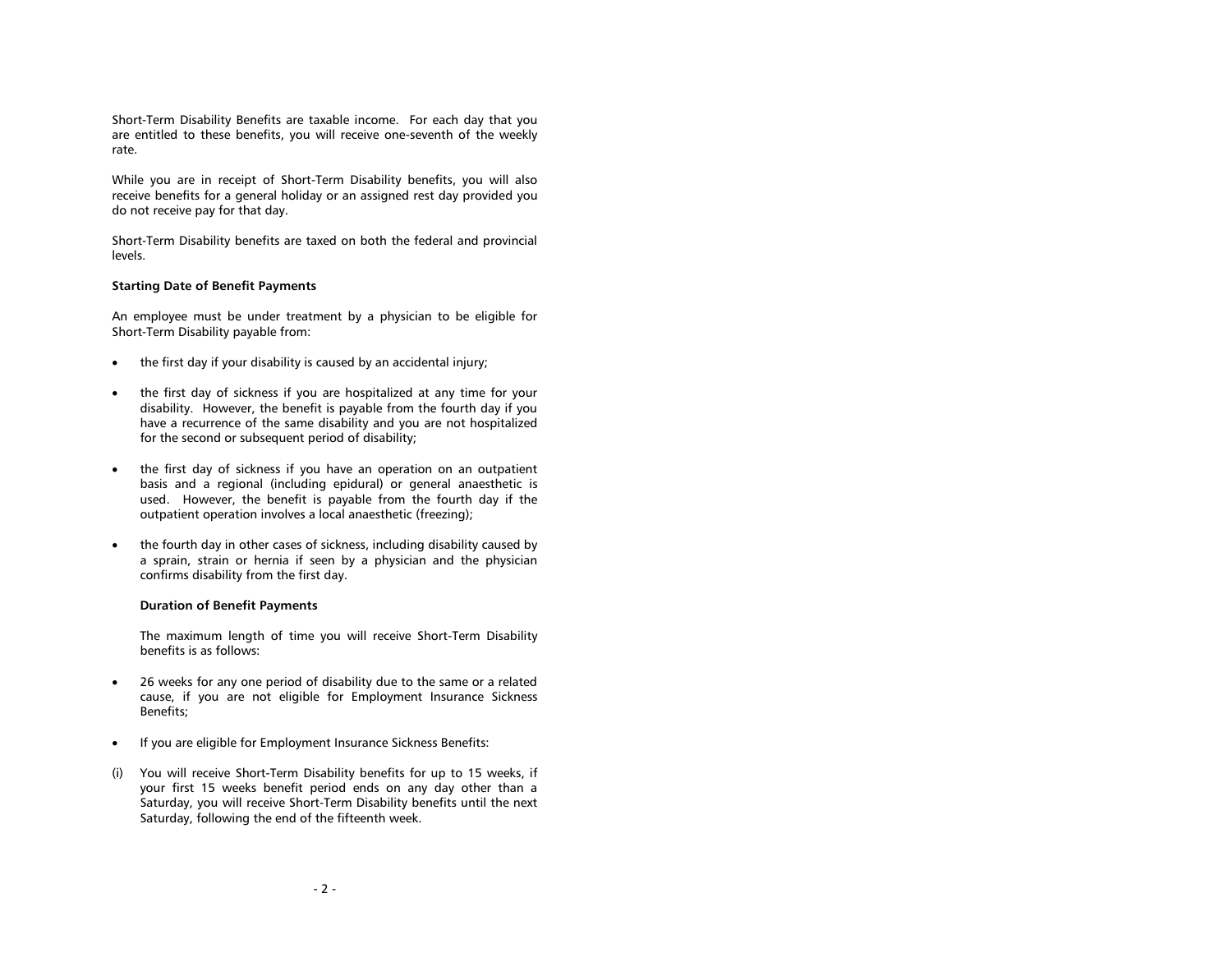- (ii) If you are still disabled after 15 weeks, you must apply to Services Canada for Employment Insurance Sickness Benefits for up to a maximum of 15 weeks.
- (iii) If you are still disabled, when your Employment Insurance Sickness Benefits terminate, you may apply again for Short-Term Disability benefits for up to a maximum of 11 weeks.

See the Section "HOW TO MAKE A CLAIM".

### <span id="page-5-0"></span>**Termination of Coverage**

Your eligibility for Short-Term Disability coverage ends on the day:

- you go on strike, commence vacation, go on leave of absence (other than a leave of absence for which you receive Employment Insurance Maternity Benefits, or Short-Term Disability Benefits or Employment Insurance Sickness Benefits or Worker's Compensation Benefits), are laid off or are suspended. Short-Term Disability benefits are not paid during these periods;
- you retire;
- you cease to be eligible for this benefit for any other reason; or
- on which the Short-Term Disability Plan is terminated.

Leave of absence is a period approved by CN during which you make yourself unavailable for service of your own accord.

Your eligibility for Short-Term Disability benefits resumes on the day you return to work, provided you were eligible for coverage on your last day worked. Otherwise, coverage resumes on the first day of the month during which you return to work.

### <span id="page-5-1"></span>**Continuation of Coverage**

If you become wholly and continuously disabled in the following situations and you are unable to return to work on the scheduled date because of your disability, your Short-Term Disability coverage will begin on the scheduled day of return to work had you not been disabled. In case of injury or sickness requiring hospitalization, benefits will begin the first day you would have returned to work, and in other cases of sickness, on the fourth day.

The situations referred to above are as follows:

 While you are on vacation with pay; however, you have the right to temporarily terminate your vacation and apply for Short-Term Disability benefits, immediately;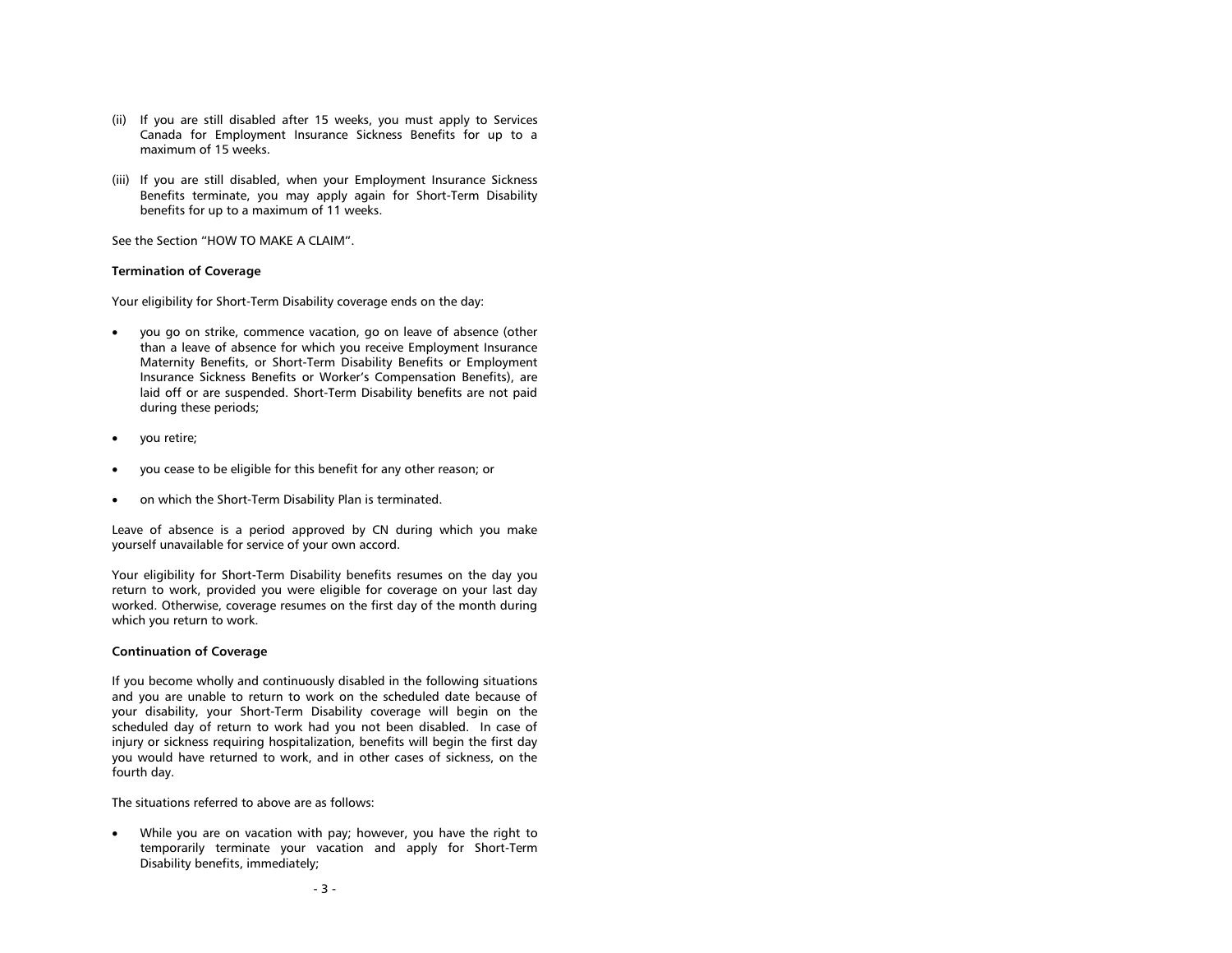- While you are on approved leave of absence and undergoing treatment and rehabilitation at the expense of a Workers' Compensation authority;
- For up to 17 weeks (18 weeks in Quebec) while you are on a CN approved maternity leave;
- For up to 37 weeks while you are on a CN approved parental leave;
- While you are on bereavement leave, or CN compensated jury duty leave;
- While, as a union officer you are on temporary leave of absence to perform union duties, provided you have compensated service in the current month or previous month; or
- If you are laid off or granted a leave of absence, and in the same calendar month you are recalled to work, or, you are entitled to and bid and replace another employee or fill a vacancy, or you are due to return to work from leave of absence on the day agreed to in advance.

Your status as an eligible employee continues while you are entitled to Short-Term Disability benefits under this Plan or to Employment Insurance Sickness Benefits.

You may **not** continue Short-Term Disability coverage on an individual basis when your eligibility for coverage ceases.

If you are laid off **after** becoming disabled, Short-Term Disability benefits will continue to be paid for up to 15 weeks from the date your disability began.

If you become disabled **prior to a strike or a lock-out**, Short-Term Disability benefits will continue to be paid while you remain disabled for up to 15 weeks from the date your disability began.

#### <span id="page-6-0"></span>**Limitations**

Short-Term Disability benefits **are not** payable:

- for any period of disability during which you are not wholly and continuously disabled and/or you have not seen and received treatment from a licensed medical doctor;
- for any period during which benefits are payable to you under Workers' Compensation legislation, unless such compensation is payable with respect to a previously incurred partial disability which permits continuation of your employment;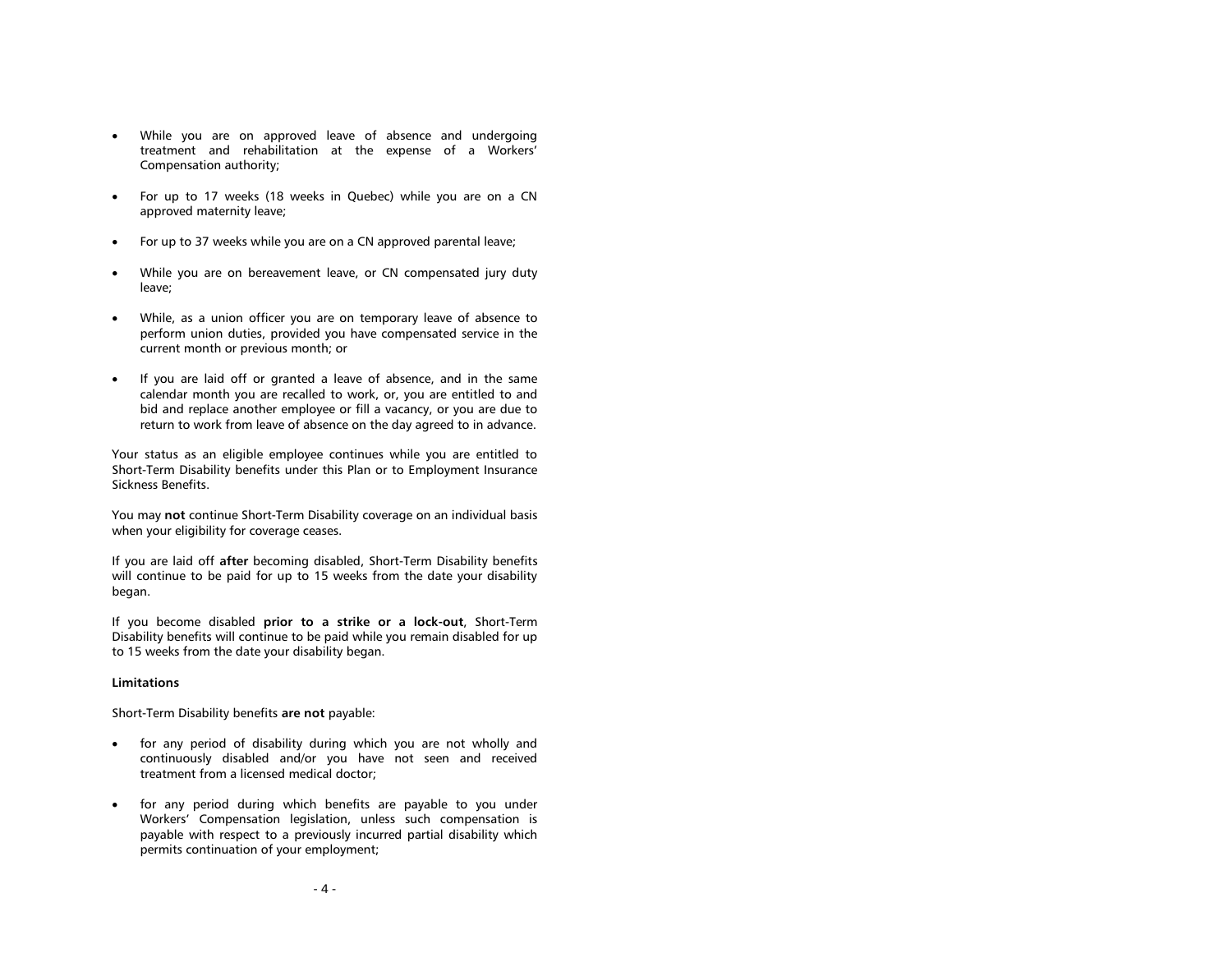- for that portion of any period of disability during which you are in receipt of a retirement pension under the CN Pension Plan or general holiday pay or vacation pay;
	- $\Rightarrow$  However, if you are injured or become ill during your annual vacation, you have the right to temporarily terminate your vacation and to apply for Short Term Disability benefits.
- if you become disabled while on strike or during a lock-out;
- for any period during which you are engaged in any occupation for wage or profit;
- in respect of disability directly or indirectly due to or resulting from any of the following:
	- $\Rightarrow$  intentionally self-inflicted injury while sane or insane;
	- $\Rightarrow$  war, insurrection, hostile action of the armed forces of any country, or participation in any riot or civil commotion;
	- $\Rightarrow$  bodily injury sustained while performing any act or occupation for wage or profit other than on behalf of the Railway;
	- $\Rightarrow$  any cause for which indemnity or compensation is payable under Workers' Compensation legislation.
- during any period for which you are eligible for Employment Insurance Maternity Benefits.
- for any period solely due to the abuse of alcohol and/or drugs unless you meet all the requirements listed in the Section of this booklet entitled *Benefits - Program of Rehabilitation for Alcohol or Drug Abuse*.

# <span id="page-7-0"></span>**How to Make a Claim**

### **A. Short-Term Disability Benefits - First 15 Weeks of Disability**

It is very important that you file a claim for Short-Term Disability as soon as you are entitled to the benefit. **Do not delay**. The claim must reach Great-West Life within 30 days from the beginning of your disability, unless it can be shown that it was not reasonably possible to do so.

Please contact your supervisor to initiate the Short-Term Disability claim process. The forms are also available on CN's ePortal. You must complete the Employee's Statement section of the *Employee's Statement and Attending Physician's Statement (APS) form* and have your physician complete Attending Physician Statement section*.* Please return the forms to Great-West Life by mail or fax them for faster processing. *An Employer's Statement* must be completed by your supervisor and faxed to Great-West Life. Cheques from Great-West Life will be mailed to you or benefits will be paid to you by direct deposit.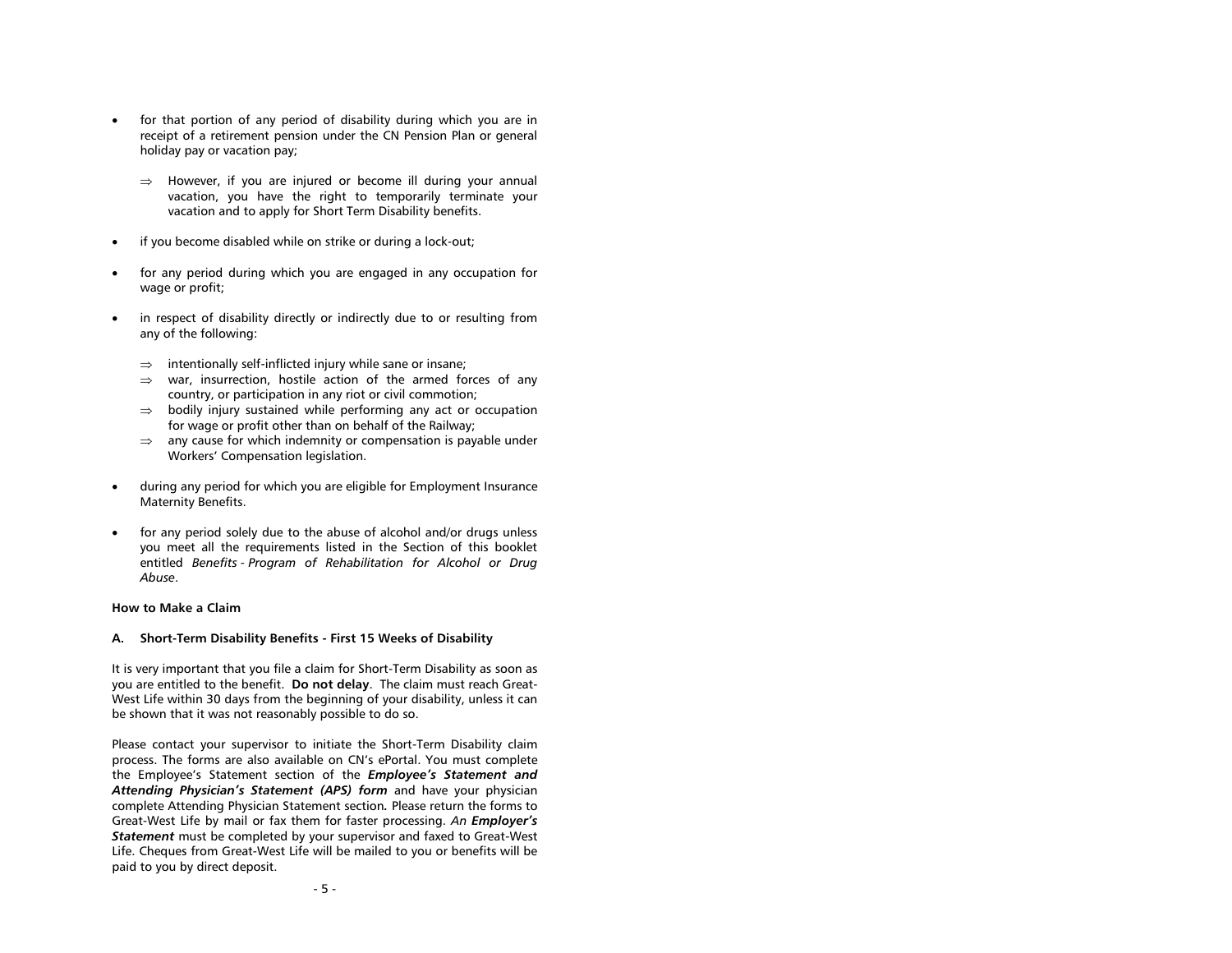On production of valid receipt to Great-West Life, employees will be entitled to be reimbursed for the physician costs associated with the completion of up to three (3) Attending Physician's Statements (APS) per claim to a maximum of \$25 per form including any applicable taxes. The APS must be necessary for the adjudication of a Short-Term Disability (STD) claim under CN's STD program. **The receipt must be submitted to Great West Life for reimbursement.**

The insurance company has the right to request you to be examined by their own doctor, in which case they will pay fees for examination.

**B. Employment Insurance Sickness Benefits - Second 15 Weeks of Disability**

**If your disability is expected to continue beyond 14 weeks** you must apply for Employment Insurance (EI) Sickness Benefits with Service Canada. Contact your Workforce Management group (1-800-220-2745) if your record of employment has not been submitted electronically to Service Canada at the end of the 14<sup>th</sup> week.

As you receive your cheque from Service Canada, detach the cheque stub and send it to Great-West Life (only the first and last stubs are necessary). If you are eligible to have your EI Sickness Benefits supplemented, Great-West Life will process the payment.

If you did not keep your cheque stub you will have to ask Service Canada to give you a letter showing the amount of sickness benefits you received each week.

If during a week you would normally receive EI Sickness Benefits you do not receive a benefit or you receive a reduced benefit because you have earnings during that week, you may not file a claim for short-term disability benefits for that week.

#### **C. Short-Term Disability - Next 11 Weeks of Disability**

**Five weeks** before your EI Sickness Benefits terminate, Great-West Life will contact you and request more medical information (if necessary) to initiate the claim process for Short-Term Disability benefits.

Cheques will be mailed to you directly from Great-West Life of Canada or benefits will be paid by direct deposit.

If you receive a cheque that covers a period for which you are not entitled to short-term disability benefits, return it immediately to Great-West Life.

Great-West Life, as Plan Administrator, has the right to request you to be examined by its own doctor and at its own expense.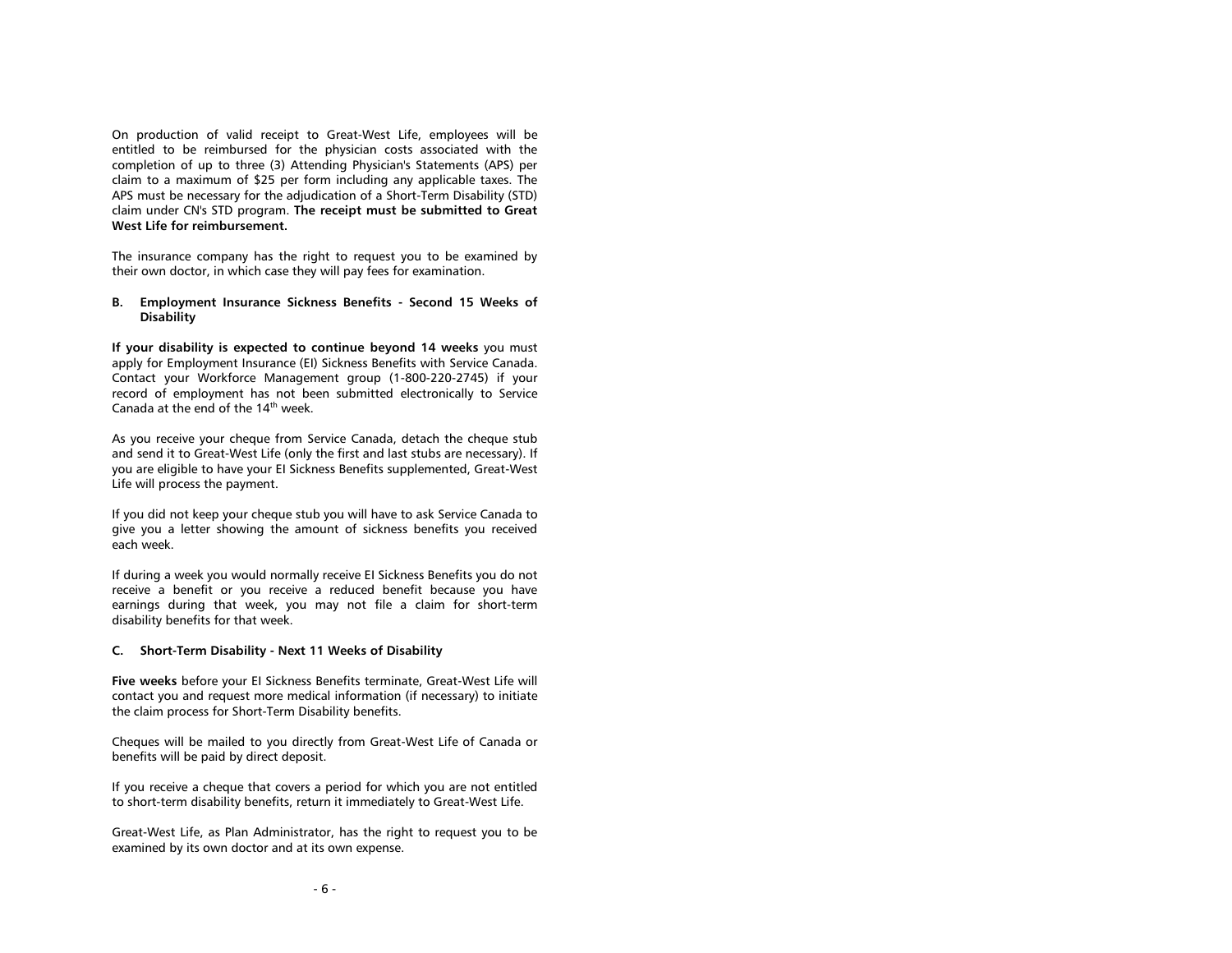#### <span id="page-9-0"></span>**Second or Subsequent Periods of Disability**

If, after being disabled, you return to work and become disabled again, the following will apply to the second period of disability:

It will be considered a continuation of the previous claim; **however**:

- If the second disability is **totally unrelated** to the first disability, it will be considered a new claim.
- If you have been back at work, **full-time, for two (2) consecutive weeks** following **total recovery** from the first disability, the second will be considered as a new claim.
- If you have been back at work**, full-time, for at least four (4) consecutive weeks**, and you become disabled again from the same illness or injury, your second claim will be considered a new disability period.

When counting two weeks (14 days) or 4 weeks (28 days), assigned rest days and statutory holidays are included. Vacation days are not included.

### <span id="page-9-1"></span>**Benefits - Program of Rehabilitation for Alcohol and Drug Abuse**

While taking part in a program of rehabilitation, you may be eligible for Short-Term Disability benefits up to a maximum of 26 weeks, provided,

- You seek adequate treatment; and
- You are declared by your doctor or CN's Chief Medical Officer (or delegate) to be unable to perform your duties because of alcohol and/or drug abuse; and
- You are recommended by your employer's medical officer for a program of rehabilitation; and
- You are satisfactorily participating in a program of rehabilitation deemed appropriate by the Company.

If you return to work and **again participate** in a rehabilitation program, you will be eligible for short-term disability benefits up to a maximum of 26 weeks, provided you have fulfilled the requirements listed above.

#### <span id="page-9-2"></span>**Calculation of Weekly Base Pay**

 If you are **hourly rated**, your base pay will be your hourly rate multiplied by the number of regularly scheduled hours per week.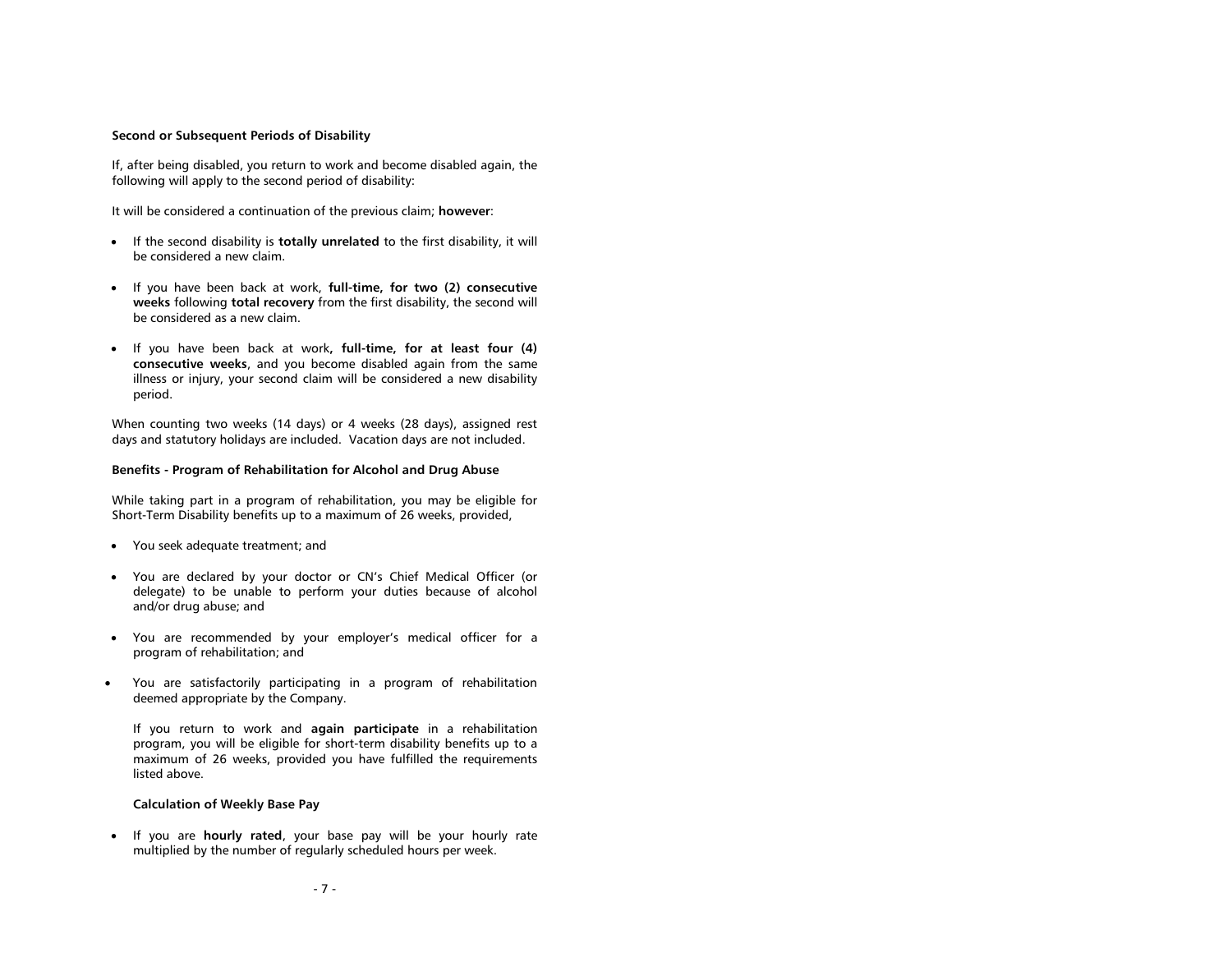- If you are **daily rated**, your base pay will be your daily rate multiplied by the number of regularly scheduled days per week.
- If you are **monthly rated**, your base pay will be your monthly rate divided by 4-1/3.
- If you are a spare board, relief, casual or similar type of employee, your base pay will be calculated using your average weekly earnings during the six (6) consecutive complete pay periods (12 weeks) in which you received earnings immediately preceding the beginning of your disability.
- However, if while still disabled and receiving short-term disability benefits based on this average, you become entitled to a regular assignment, you will be eligible for short-term disability benefits based on the regular formula appropriate to your new assignment, from the date of your application for such assignment. Contact the Workforce Management group (1-800-220-2745) for the procedure to be followed to apply for increased short-term disability benefits.

# **LONG-TERM DISABILITY BENEFIT**

<span id="page-10-0"></span>The Long-Term Disability Plan provides benefits at the end of the Short-Term Disability period if you are still disabled.

<span id="page-10-1"></span>For more information, please consult the LTD brochure on CN's ePortal.

#### **MATERNITY LEAVE SUPPLEMENT**

The Maternity Leave Supplement is an amount paid for up to fifteen weeks (seventeen weeks in Quebec) while you are on a Company approved leave of absence for maternity.

If you satisfy the eligibility requirements to participate in this Benefit Plan as described at the beginning of this booklet and you receive EI or QPIP Maternity Benefits, you are eligible to claim for the Maternity Leave Supplement.

Your EI or QPIP Maternity Benefits will be supplemented by this Plan so that you will receive, effective February 1, 2015, 70% of your base pay, up to a maximum weekly benefit of \$690 (\*) for up to 15 weeks .

This benefit will increase to \$700 on January 1, 2016, \$710 on January 1, 2017 and \$720 on January 1, 2018.

To file a claim, send to Great-West Life the cheque stub from your EI or QPIP Insurance cheque, as you receive them. Your claim will be processed by the insurer and cheques will be mailed directly to you or benefits will be paid to you by direct deposit.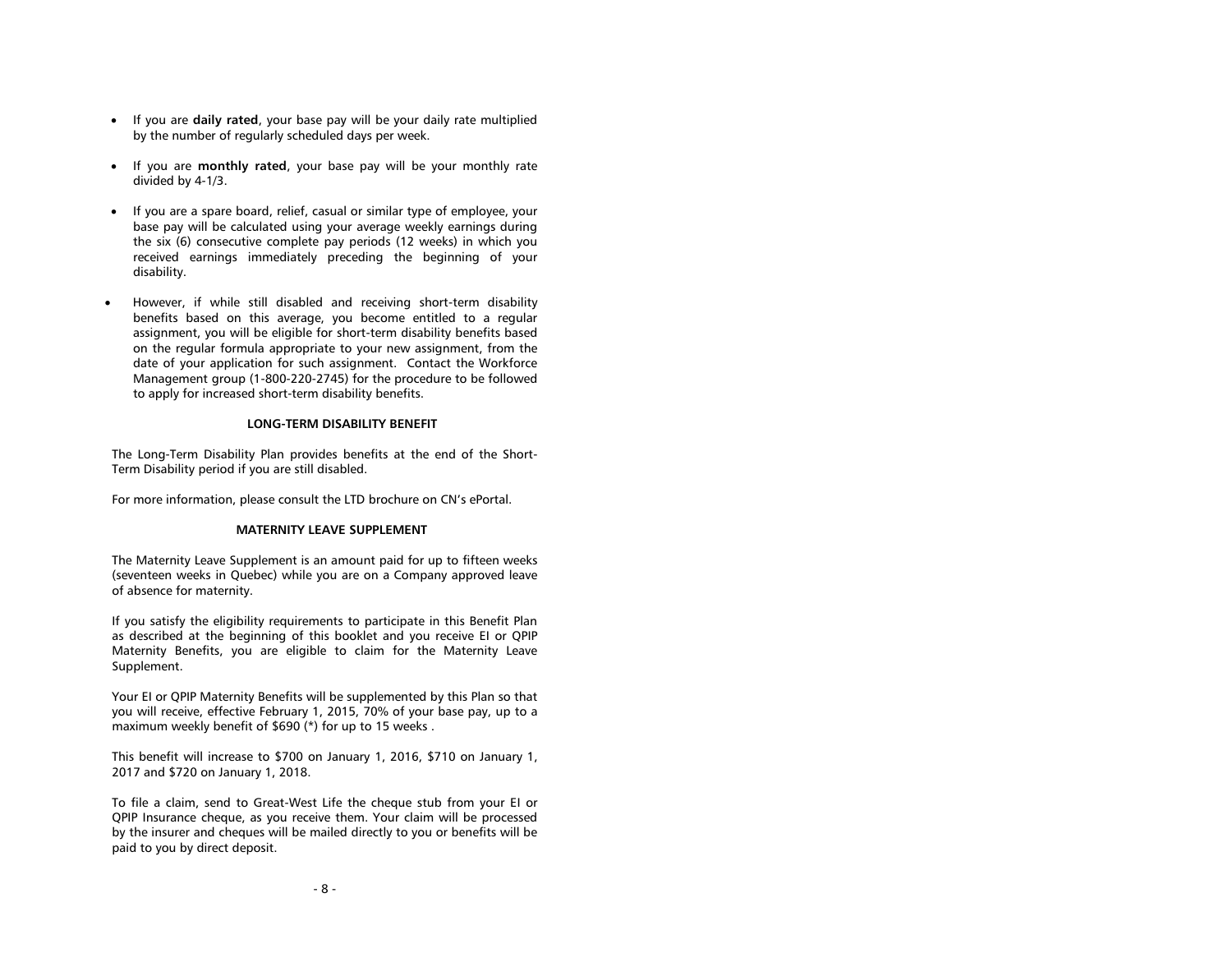When you return to work with CN, you may apply to Great-West Life for a maternity leave benefit for those days during the two-week waiting period for the EI or QPIP Maternity Benefits for which you did not receive earnings. The maximum amounts referred to above also apply to this benefit.

To determine your weekly base pay, refer to the previous section of this booklet entitled *Calculation of Weekly Base Pay*.

### **LIFE INSURANCE**

#### <span id="page-11-1"></span><span id="page-11-0"></span>**BASIC LIFE INSURANCE**

Basic Life Insurance is payable in a lump sum if, while insured, you die from any cause. If you are actively at work, the amount for which you are insured is \$50,000, provided you remain continuously covered.

#### <span id="page-11-2"></span>**Beneficiary Nomination**

It is in your best interest to designate a beneficiary. In the absence of a beneficiary, the life insurance proceeds will be paid to your Estate. In the absence of a will, life insurance benefits will be distributed to your survivors in accordance with provincial laws, which may not reflect your intentions or wishes. In such cases, there are often disbursements handling fees, as well as a delay to the estate settlement process.

Beneficiary nomination forms are available on CN's ePortal.

Payment shall constitute a complete discharge of Great-West Life's responsibility to the extent of the amount of the payment.

### <span id="page-11-3"></span>**Termination of Coverage**

Your basic life insurance will terminate at the end of the month in which you terminate your service with CN. Your service is considered terminated on the day you stop active work with CN. However, there are situations under which you may maintain life insurance coverage. These situations are outlined in the section entitled *Life Insurance, Continuation of Coverage*.

#### <span id="page-11-4"></span>**Conversion**

If you leave the service of CN or retire you may convert your basic life insurance to an individual policy. To do so, you must apply to Great-West Life within 31 days of the date your basic life insurance terminates. When writing to Great-West Life be sure to quote your name, address, PIN (employee no.) and Policy no. 155817.

In the event you die during this 31-day conversion period, the amount you were eligible to convert will be paid as a death claim.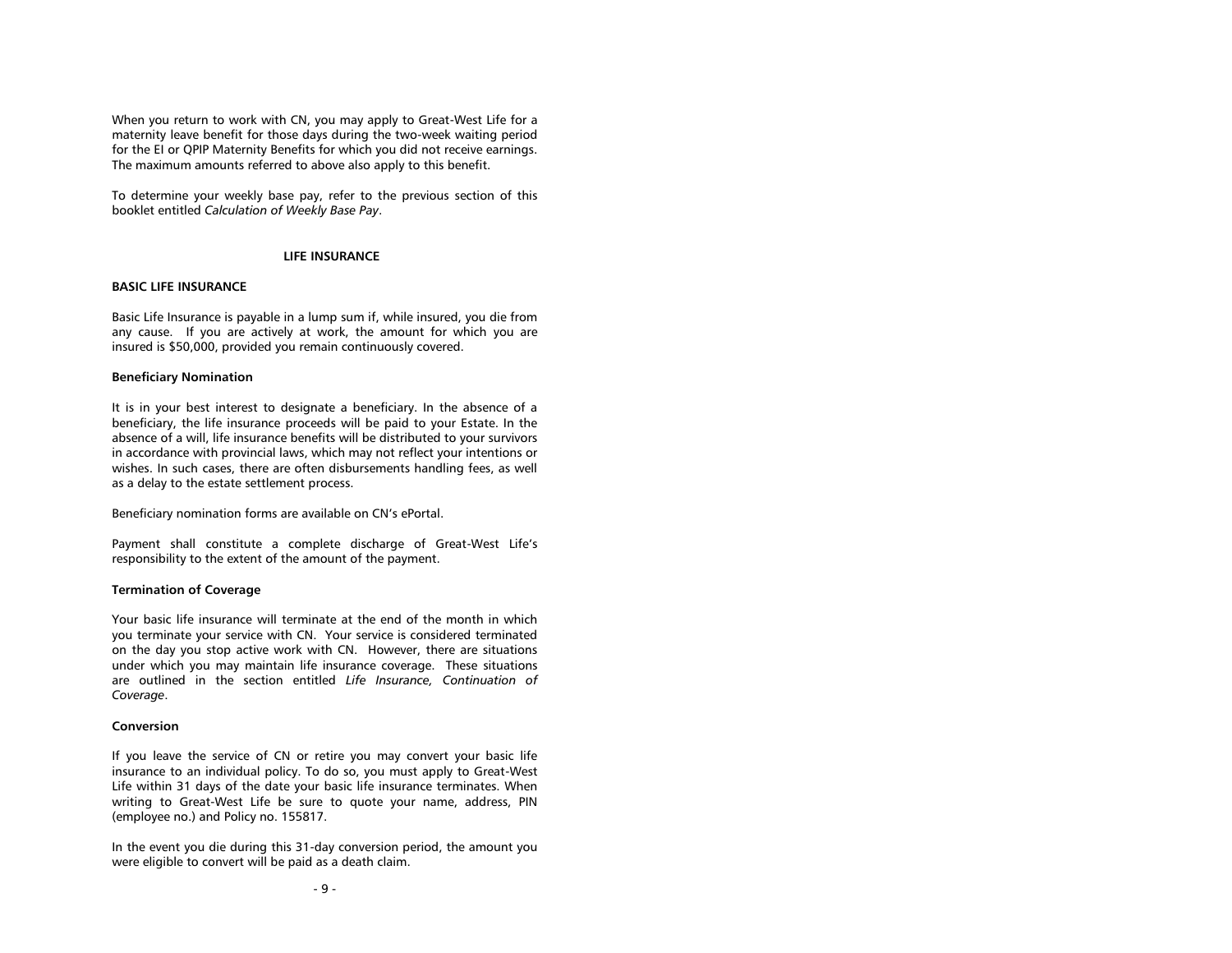#### <span id="page-12-0"></span>**Continuation of Coverage**

### **Disability**

If you become disabled, your basic life insurance will be maintained at no cost to you for 12 months from the end of the month in which you ceased active work due to your disability, **provided** you are receiving Short-Term Disability (STD) benefits, EI Sickness benefits or LTD benefits and have maintained employee status.

If you are still disabled, at the end of your STD period and you have no gap in coverage, your basic life insurance will be continued by CN, at no cost to you, provided you are in receipt of Long-Term Disability (LTD) benefits.

If after the maximum LTD period you are still disabled, your basic life coverage is continued by CN at no cost to you but reduces to \$7,000. This extended benefit period expires at the end of the month in which you turn 65 or until you retire, whichever occurs first. The insurer will do on-going medical follow-ups.

However, if you retire during the 12-month period following the onset of your disability, your basic life insurance will terminate 31 days following your retirement date. Within this 31-day period you may apply to Great-West Life to convert any amount of lost coverage (maximum is basic life less post-retirement term life insurance) or, if ineligible for post-retirement term life insurance, the full amount of your basic life insurance to an individual policy. You are not required to take a medical examination.

#### Workers Compensation

As long as you are undergoing treatment and rehabilitation at the expense of the **Workers' Compensation Authority**, your life insurance coverage will be maintained by CN, at no cost to you.

Your **coverage terminates** on the earliest of the following dates:

- your retirement date; or
- the date you leave the service of CN.

#### Maternity Leave

Your coverage will be continued at no cost to you as long as you are receiving EI or QPIP Maternity Benefits. When you cease receiving EI or QPIP Maternity Benefits, you may continue your basic life insurance for up to a maximum of twelve (12) months from the end of the month in which you last worked by signing the premium repayment agreement form. Contact the Workforce Management group (1-800-220-2745) for the current year information circular entitled *Benefits Coverage during a Leave of Absence.* This circular is also available on CN's ePortal*.*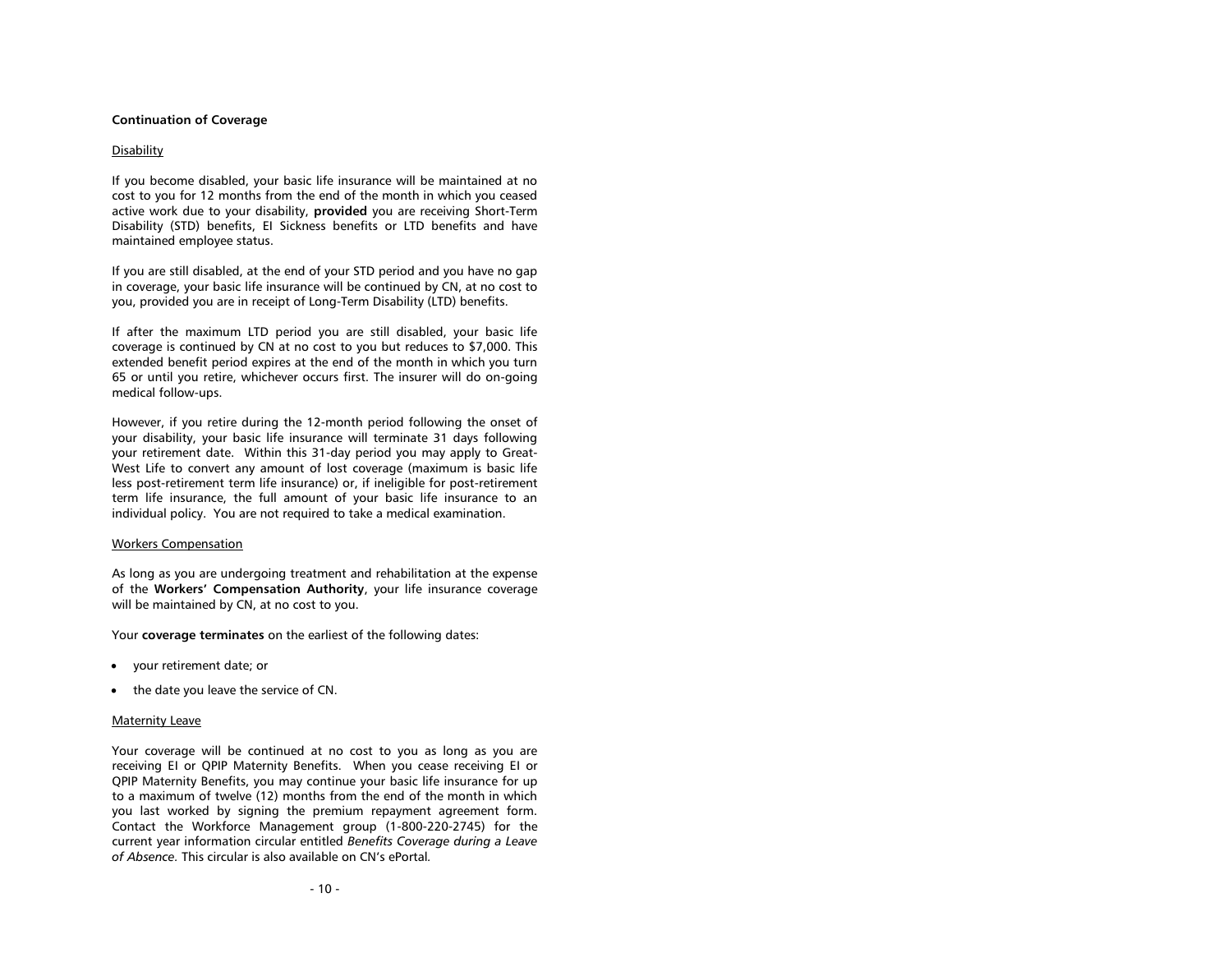#### Layoff or Leave of Absence

In cases of layoff and leave of absence other than those mentioned above, basic life insurance coverage can be maintained by signing the premium repayment agreement form for up to twelve (12) months from the end of the month in which your layoff or leave of absence began. Contact the Workforce Management group for a copy of the current year information circular entitled *Benefits Coverage during a Leave of Absence.* This circular is also available on CN's ePortal.

You may, after maintaining your coverage for twelve (12) months by signing and returning the premium repayment agreement form, apply to Great-West Life to have your life insurance converted to an individual. You have 31 days from the date your coverage terminates to submit your request to GWL. No medical examination is required.

#### <span id="page-13-0"></span>**Reinstatement of Life Insurance**

If your basic life insurance terminates while you are on layoff or leave of absence, it will be reinstated on the first day of the month following the month in which you return to active full-time work.

# <span id="page-13-1"></span>**How to Make a Claim**

Your beneficiary or executor should contact the Payroll Benefits group at 514-399-6104 to obtain a claim form. Once completed, the form should be returned to Great-West Life.

#### <span id="page-13-2"></span>**ACCIDENTAL DEATH LIFE INSURANCE PROVISION**

Accidental Death Life Insurance is in addition to your basic life insurance and is payable in a lump sum if you, while insured, die from accidental drowning or sustain accidental body injury which results directly and independently of all other causes in loss of life within 365 days after the date of injury.

If you are actively at work, the amount for which you are insured is \$50,000, provided your insurance has been maintained in force. The Accidental Death Life Insurance is payable to the same beneficiary as your basic life insurance.

### <span id="page-13-3"></span>**Continuation of Coverage**

### **Disability**

If your basic life insurance is continued in force, then Accidental Death Life Insurance is also continued in force, but not beyond twelve (12) months from your date last worked.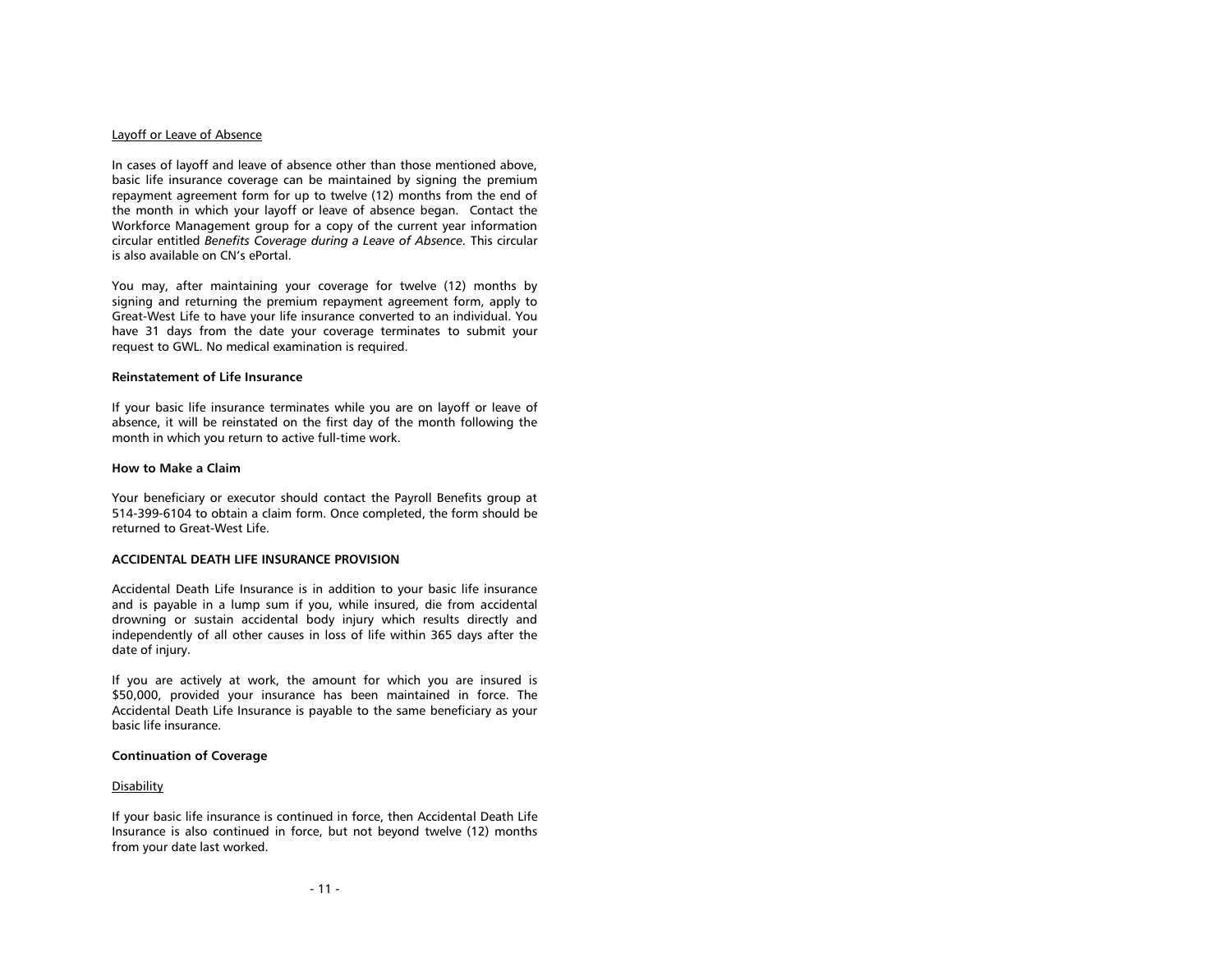### Maternity Leave

If your basic life insurance is continued in force, then Accidental Death Life Insurance is also continued in force, but not beyond twelve (12) months from your date last worked.

### Layoff or Leave of Absence

In cases of layoff or leave of absence other than those mentioned above, Accidental Death Life Insurance is continued in force if you maintain your basic life insurance in force by signing and returning the Premium Repayment Agreement form.

When your basic life insurance terminates, if you convert your basic life insurance to an individual policy, you automatically convert your Accidental Death Life insurance.

# <span id="page-14-0"></span>**Termination of Coverage**

Your Accidental Death Life Insurance provision terminates on the earliest of the following dates:

- The date you cease to be totally disabled;
- The end of the month in which you attain 70 years of age;
- The date your accidental death benefit ceases because of age or retirement;
- The date your life insurance terminates; or
- If you are disabled, the end of the month in which your disability began plus 12 months, provided you have signed and returned the Premium Repayment Agreement form within the required time frame.

### <span id="page-14-1"></span>**Exclusions**

Accidental Death Life Insurance is not paid for loss of life resulting wholly or partly, directly or indirectly from any of the following:

- Intentionally self-inflicted injuries or attempted suicide, while sane or insane;
- Drug overdose
- Carbon monoxide inhalation;
- Flying in, descending from or being exposed to any hazardous incident with any kind of aircraft, if you:
	- (a) were receiving aeronautical instruction;
	- (b) had any duties to perform in connection with the aircraft;
	- (c) were being flown for a parachute descent;
	- (d) were a member of any armed forces and the aircraft was under the control or charter of such forces;
- The hostile action of any armed forces.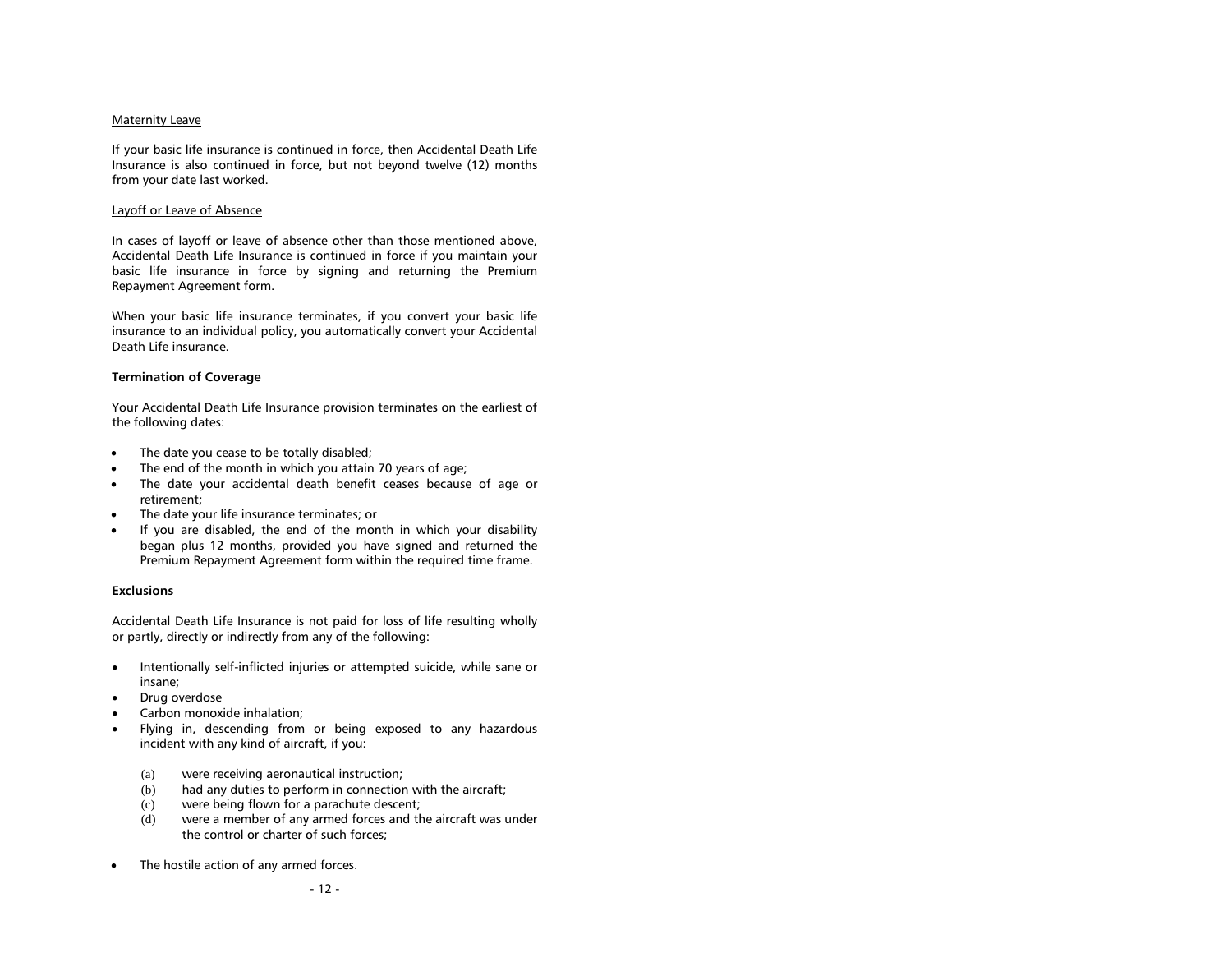# <span id="page-15-0"></span>**How to Make a Claim**

Your beneficiary or executor should contact the Payroll Benefits group at 514-399-6104, to obtain a claim form. Only one claim form is required to make a claim for both the basic life insurance and the accidental death life insurance provision. Once the claimant has completed the form, it should be returned to Great-West Life.

#### <span id="page-15-1"></span>**REPAYMENT OF PREMIUMS**

If you are laid off or if you take a leave of absence during which the Company does not maintain your life insurance in force without payment of premium.

You may keep your coverage in force for up to 12 months from the end of the month in which you last worked by signing and returning the Premium Repayment Agreement form to CN within the required time frame.

If you are an employee of CN, you should obtain from the Workforce Management group (1-800-220-2745) a copy of the current year information circular entitled *Benefits Coverage during a Leave of Absence* and carefully follow the instructions. It is also available on CN's ePortal.

# <span id="page-15-2"></span>**OPTIONAL LIFE AND BASIC ACCIDENTAL DEATH & DISMEMBERMENT INSURANCE**

#### **Optional Life Insurance - Policy No. 155818 with Great-West Life**

- **Effective February 1, 2015, the program allows you to purchase units** of \$25,000 of term life insurance up to a maximum of \$150,000;
- Payments are made through monthly payroll deductions;
- Medical evidence of insurability will be required for initial purchases or for future increases in coverage.

# **Basic Accidental Death and Dismemberment Insurance (AD&D) - Policy No. BSC 902-45-89 with AIG Assurance Company**

You are covered for \$100,000 of Basic Company-paid Accidental Death and Dismemberment Insurance coverage. If you die, or are seriously injured while at work, the Accidental Death and Dismemberment (AD&D) Insurance will provide a percentage of the principal sum.